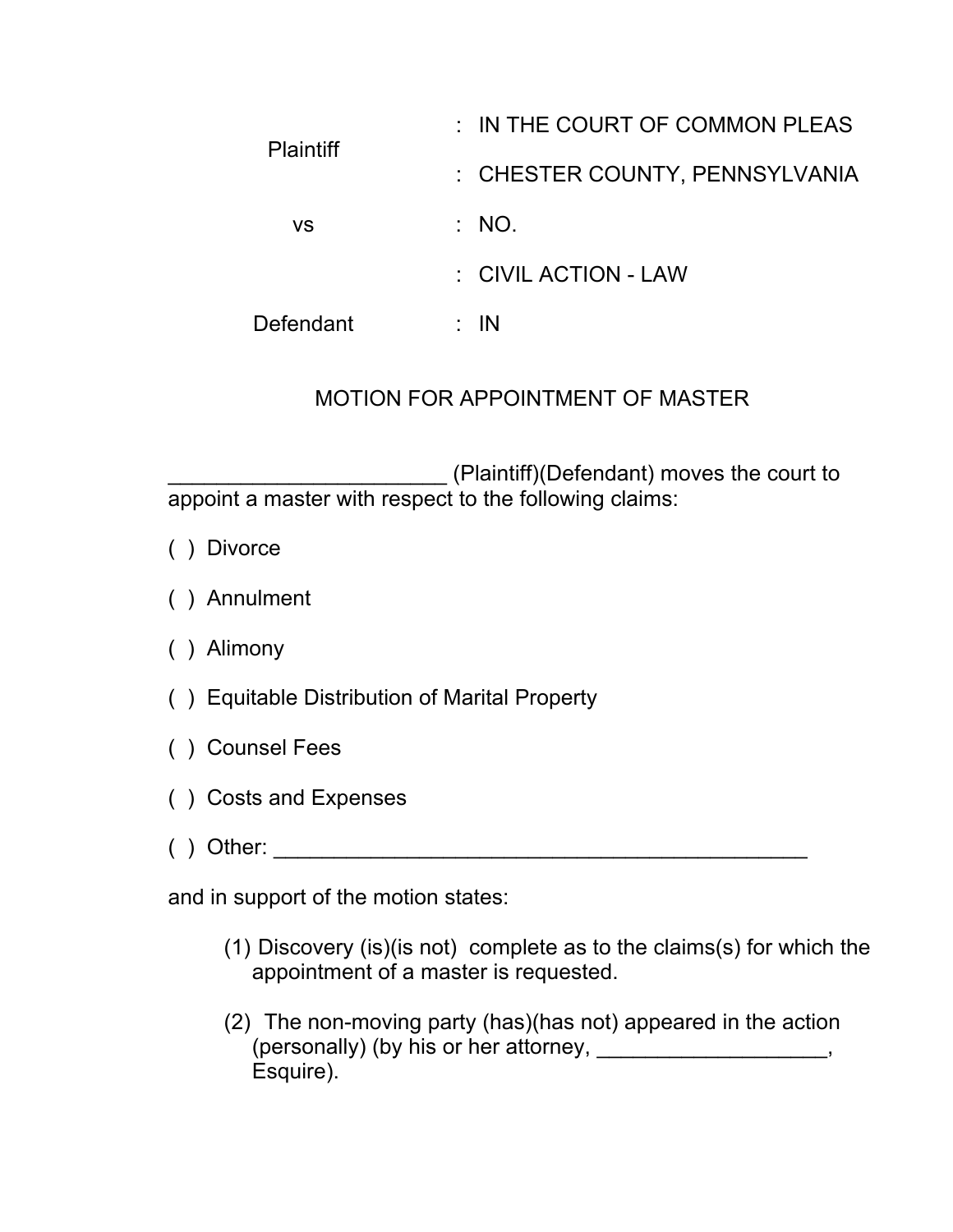- (3) The statutory ground(s) for divorce  $(is)(are)$
- (4) If the master's appointment is for resolution of a divorce, an annulment, or ancillary claims, the parties have complied with Pa.R.C.P. Nos. 1920.31, 1920.33, and 1920.46, as applicable.
- (5) Check and complete the applicable paragraphs(s):

 $\Box$  (a) The action is not contested.

 $\Box$  (b) An agreement has been reached with respect to the following claims: \_\_\_\_\_\_\_\_\_\_\_\_\_\_\_\_\_\_\_\_\_\_\_\_\_\_\_\_\_\_\_\_\_\_\_\_.

 $\Box$  (c) The action is contested with respect to the following claims:

 $\mathcal{L}_\text{max}$  , and the contract of the contract of the contract of the contract of the contract of the contract of the contract of the contract of the contract of the contract of the contract of the contract of the contr

(6) The action (involves)(does not involve) complex issues of law or fact.

 $\mathcal{L}_\text{max}$  , and the contract of the contract of the contract of the contract of the contract of the contract of the contract of the contract of the contract of the contract of the contract of the contract of the contr

- (7) The hearing is expected to take \_\_\_\_\_\_\_\_ (hours) (days).
- (8) Additional information, if any, relevant to the motion:

Date:  $\Box$ 

Attorney for (Plaintiff)(Defendant)